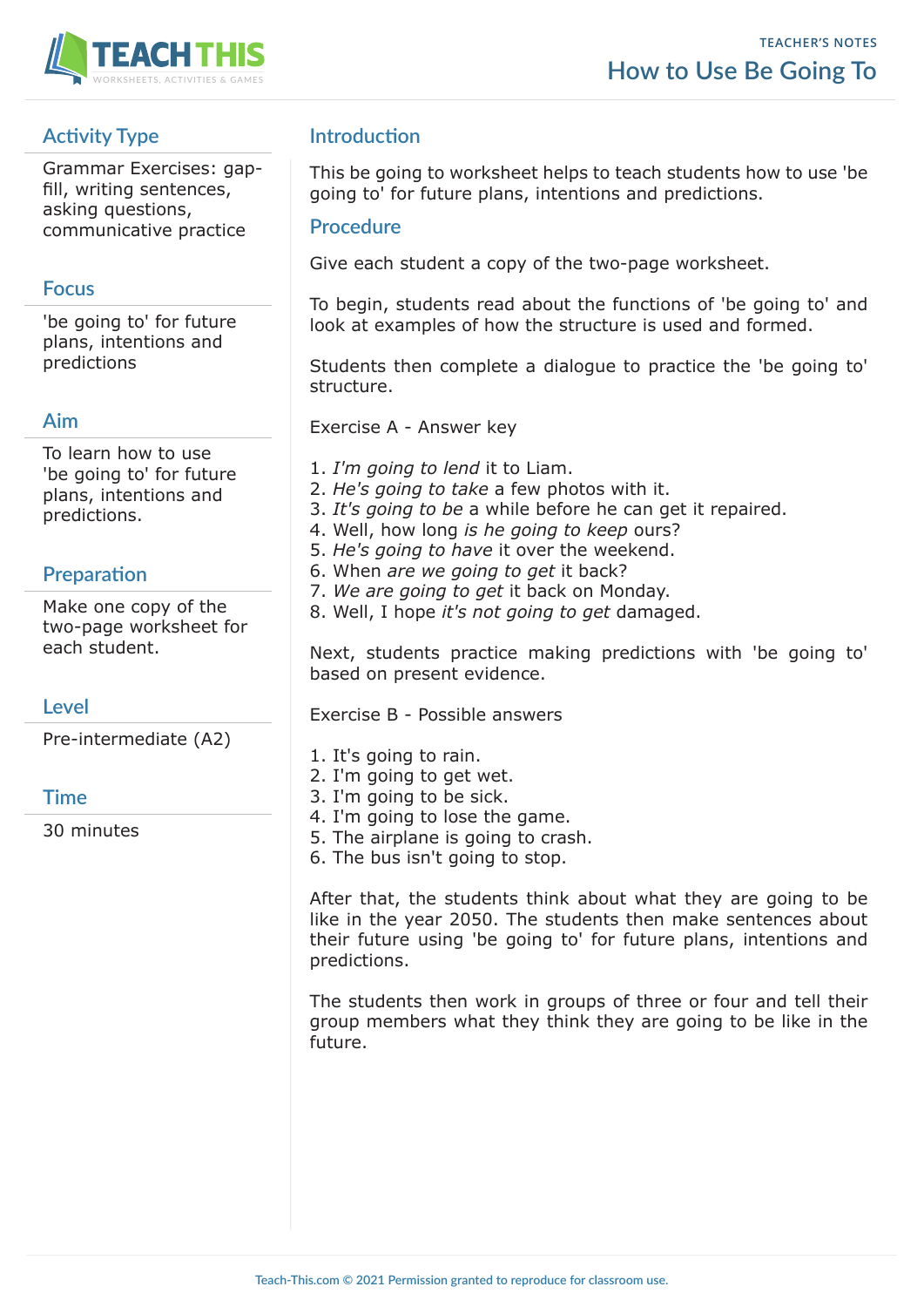

#### **We use 'be going to' for future plans and intentions. Usually the decision about the future plan or intention has already been made before speaking.**

Examples:

I'm going to go on holiday tomorrow. Katie has won the lottery. She is going to buy a Ferrari. Rachel and Vicky are going to spend six weeks in Spain.

#### **We also use 'be going to' for predictions based on present evidence, when we can see that something is going to happen.**

Examples:

The ladder is moving. David is going to fall. It's nearly nine o'clock. We're going to miss our flight! Look at those big black clouds! It's going to rain.



### **Here are examples of the 'be going to' structure and how the verb 'be' is conjugated.**

| subject  | be        | not       | going | $to +$ infinitive | predicate |
|----------|-----------|-----------|-------|-------------------|-----------|
|          | am $('m)$ |           | going | to go             | cycling.  |
| He       | is        | not (n't) | going | to go             | cycling.  |
| They     | are       |           | going | to go             | cycling.  |
| Question |           |           |       |                   |           |
| Are      | you       |           | going | to go             | cycling?  |
| Where    | are       | you       | going | to go             | cycling?  |

### **A. Complete the conversation below with 'be going to' and the words in brackets.**

Laura: What are you doing with that camera?

Ethan: .......................................... (I / take) it to class. (1) .......................................... *I'm going to take*

(I / lend) it to Liam. (2) .......................................... (he / take) a few photos with it.

Laura: Why can't he buy his own camera?

Ethan: He's got one, but it's broken. (3) .......................................... (it / be) a while

before he can get it repaired.